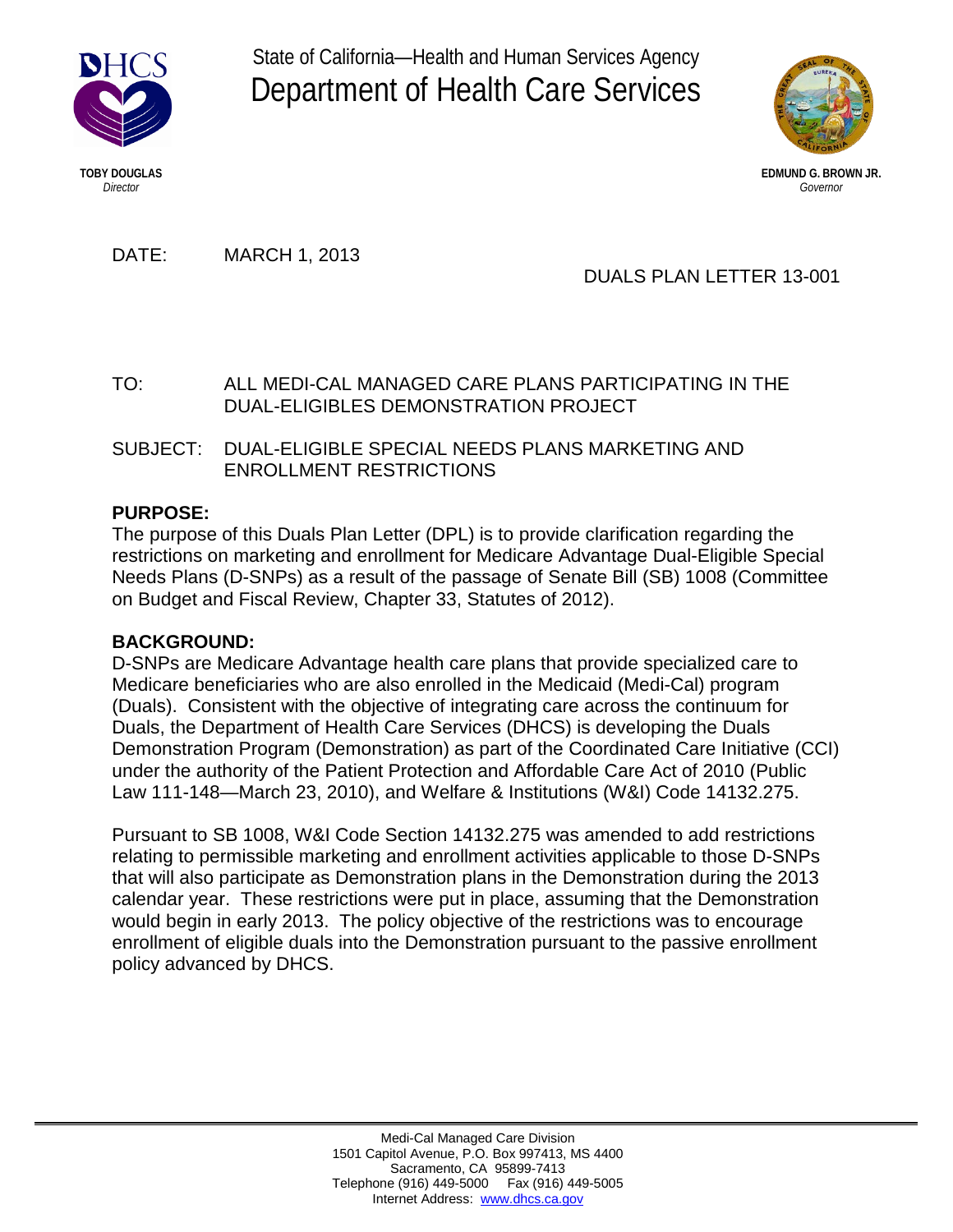Duals Plan Letter 13-001 Page 2

#### **ISSUE:**

As of the date of this DPL, DHCS does not anticipate that the Demonstration will begin in early 2013. Further, in light of the populations of Duals who are excluded from participation in the Demonstration, it is clear that Demonstration plans that are D-SNPs will continue to market to, and enroll, beneficiaries who are not eligible for enrollment in the Demonstration into their D-SNPs.

Therefore, DHCS is taking steps to make it clear that:

- 1. D-SNPs participating in the Demonstration may continue enrolling Duals into their D-SNPs prior to the Demonstration start date, currently scheduled no sooner than September 2013.
- 2. After the Demonstration start date, nothing in state law restricts the participating plans from enrolling Duals into the Demonstration or their D-SNP.

## ELIGIBILITY CRITERIA FOR THE DEMONSTRATION POPULATION

To be eligible for coordinated Medicare and Medi-Cal benefits through the Demonstration, a beneficiary must:

- Live in one of eight counties: Alameda, San Mateo, Santa Clara, Los Angeles, Orange, San Bernardino, Riverside, and San Diego.
- Be age 21 or older.
- Have full benefits, meaning the beneficiary is enrolled in Medicare Parts A and B (including those who receive Parts A and B through a Medicare Advantage Plan) and is eligible for Medicare Part D, and has full Medicaid (Medi-Cal) coverage.
- If the beneficiary has a Medi-Cal share of cost, he/she must be a resident of a nursing facility or must be receiving In-Home Supportive Services or Multipurpose Senior Service Program services and meet his/her share of cost at the beginning of each month.